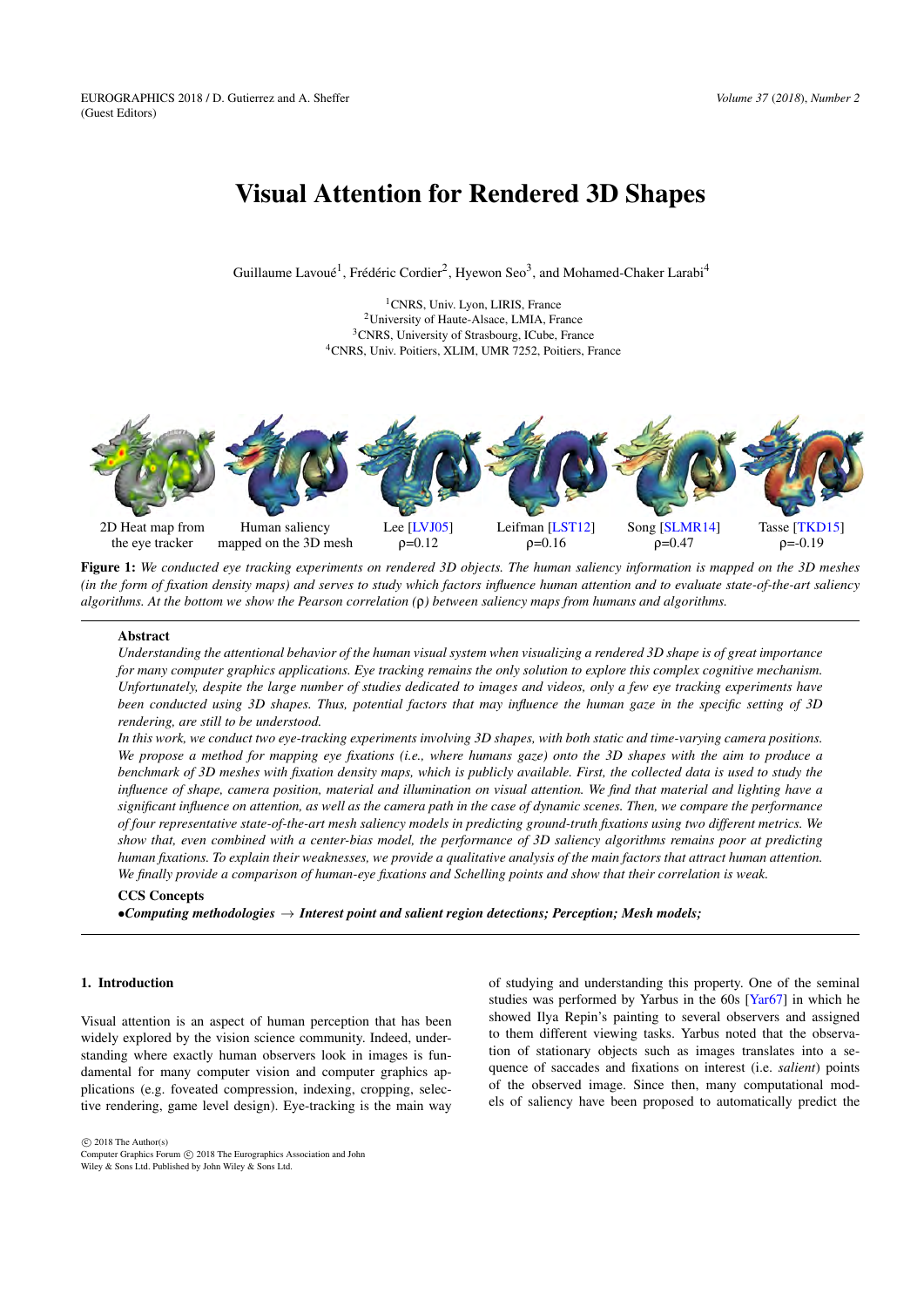<span id="page-1-1"></span>salient regions of an image [\[IKN98,](#page-12-5) [LLBT06,](#page-12-6) [JEFT09\]](#page-12-7). These image saliency models have been validated by using fixation maps obtained from eye-tracking experiments [\[BTSI13\]](#page-12-8). Some authors have proposed mesh saliency models operating directly on 3D data [\[LVJ05,](#page-12-0) [SF07,](#page-12-9) [LST12,](#page-12-1) [SLMR14,](#page-12-2) [TCL](#page-12-10)<sup>∗</sup> 15]. These approaches rely on geometry information to predict the salient regions on the surface of a shape. However, while these approaches may be efficient, none of them have been evaluated with respect to a ground-truth of fixation maps obtained from an eye-tracking experiment.

Very recently Wang et al. [\[WLL](#page-12-11)<sup>\*16</sup>] conducted an eye-tracking experiment to verify if the findings of Yarbus (i.e. observers shift their gaze to salient features), based on the observations of flat 2D stimuli, are still valid for 3D shapes. They asked human observers to inspect physical objects (printed 3D shapes) and mapped their fixations on the surface of these shapes. They found that, like for 2D images, there are visually salient features on 3D shapes that attract the observer's visual attention. They also used the fixation locations obtained to benchmark simple mesh saliency estimators (curvature and difference-of-Gaussian based regional saliency [\[LVJ05\]](#page-12-0)) and showed that they fail to predict fixations. This recent work by Wang et al. is the first attempt to study visual attention on 3D shapes and to produce a dataset of 3D meshes with fixation locations.

In this work, we conduct new eye-tracking experiments involving 3D shapes, with both static and time-varying camera positions. Contrary to Wang et al. [\[WLL](#page-12-11)<sup>∗</sup> 16], we are interested in *rendered* 3D shapes since, except when printed, 3D assets are mostly viewed on a screen. After mapping the raw 2D fixations onto the 3D shapes, we use the fixation maps obtained to study the influence of shape, camera position, material and illumination on the 3D fixations. We also create a large dataset of 32 shapes with fixation maps, used afterwards to benchmark state-of-the-art saliency predictors and analyze factors attracting human attention.

Contributions. The contribution of this paper is four-fold: First, we introduce two benchmark datasets of 3D meshes with mapped human-eye fixations, consisting respectively of 54 images and 81 videos from 3 shapes, and 96 images from 32 shapes. Second, we provide a rigorous statistical analysis of the influence of 3D shape and rendering parameters on the 3D eye fixation locations. Third, we perform a quantitative comparison of four saliency models from the literature [\[LVJ05,](#page-12-0) [LST12,](#page-12-1) [SLMR14,](#page-12-2) [TKD15\]](#page-12-3), with an analysis of their successes and failures. Finally, we provide an analysis of factors influencing human attention and a comparison of fixation maps with Schelling points [\[CSPF12\]](#page-12-12). This dataset is available at <http://liris.cnrs.fr/glavoue/data/saliency/>.

# <span id="page-1-0"></span>2. Previous Work

As stated in the introduction, visual attention has been widely explored by the scientific community. In Computer Vision, many experiments have been conducted and many saliency models have been proposed (e.g. [\[JEFT09,](#page-12-7)[LL15\]](#page-12-13)). This section details existing work in Computer Graphics, with a focus on mesh saliency models and eye-tracking experiments.

# 2.1. Saliency models for 3D meshes

Early work on saliency detection for 3D objects considered 2D algorithms applied on rendered images. For instance Yee et al. [\[YPG01\]](#page-12-14) used the model from Itti et al. [\[IKN98\]](#page-12-5) to evaluate the saliency of a dynamic 3D scene. More recently researchers have proposed saliency models directly based on the 3D data (mostly geometry information). In a pioneering work, Lee et al. [\[LVJ05\]](#page-12-0), inspired by the 2D algorithm from Itti et al. [\[IKN98\]](#page-12-5), consider a difference-of-Gaussian operator based on the mean curvature map. This operator is applied at multiple scales, and single-scale results are then aggregated to obtain the final saliency. Shilane and Funkhouser [\[SF07\]](#page-12-9) propose detection of *distinctive* regions of a shape by examining how useful they are for distinguishing this shape from others of different classes. Their algorithm thus requires a database of meshes partitioned into classes. Leifman et al. [\[LST12\]](#page-12-1) consider the distinctiveness of each vertex (how it is different from the others) as well as extremities of protrusions and then apply a spatial regularization to this per-vertex information to obtain the final saliency. Song et al. [\[SLMR13,](#page-12-15) [SLMR14\]](#page-12-2) use spectral approaches which detect the irregularities in the spectrum (*i.e.* eigen-values of the Laplace operator). Finally several re-cent algorithms [\[WSZL13,](#page-12-16) [TKD15,](#page-12-3) [TCL](#page-12-10)<sup>\*</sup>15] first apply an oversegmentation and then compute the saliency per patch (instead of per vertex). Wu et al. [\[WSZL13\]](#page-12-16) exploit the global rarity of the patches, while [\[TCL](#page-12-10)<sup>\*</sup>15] and [\[LTC](#page-12-17)<sup>\*</sup>16] estimate their saliency based on their relevance to some of the most unsalient ones. Finally, Tasse et al. [\[TKD15\]](#page-12-3) first compute saliency values per patch by considering their uniqueness and distribution and then smoothly propagate them to the vertices. Much literature is available on the subject of 3D mesh saliency. Readers can refer to [\[LLS](#page-12-18)<sup>\*</sup>16] for a very recent and comprehensive survey.

Algorithms presented above concern *shape saliency*, i.e. saliency based on geometry information only, which is also our focus of interest. However, higher level saliency models have also been proposed for complex 3D scenes, mostly in the context of video games [\[BSW10,](#page-12-19) [KDCM14,](#page-12-20) [KDCM16\]](#page-12-21); these are based on the semantic context of objects, rather than on their pure geometry.

### 2.2. Eye-tracking experiments and benchmarks for 3D meshes

In the field of computer vision, saliency models are usually evaluated using ground-truth datasets generated from eye tracking experiments, in the form of either fixation locations, or fixation maps [\[BTSI13,](#page-12-8) [BJO](#page-12-22)<sup>∗</sup> 16]. However, in Computer Graphics, and particularly for mesh saliency, there are very few ground-truths available. Several eye-tracking experiments have been conducted: Howlett et al. [\[HHO05\]](#page-12-23) carried out such an experiment in order to integrate human fixation information in mesh simplification algorithms. They consider two sets of respectively 37 and 30 models, with rather low resolutions (between 5K and 8K faces). The fixations were simply aggregated per face. Kim et al. [\[KVJG10\]](#page-12-24) conducted an experiment involving 5 high resolution objects. Their goal was to compare the saliency model from Lee et al. [\[LVJ05\]](#page-12-0) with curvature for the prediction of fixation locations. This evaluation was, however, carried out in the 2D image space. Ground-truth datasets from these two studies [\[HHO05,](#page-12-23) [KVJG10\]](#page-12-24) are not publicly available. Mantiuk et al. [\[MBM13\]](#page-12-25) conducted an experiment with animated 3D scenes; they show that raw eye-tracker fixations are inaccurate for tracking small moving objects and propose an improved tracking algorithm. Finally, as raised in the introduction, Wang et al. [\[WLL](#page-12-11)<sup>\*16]</sup> recently conducted an eye tracking experi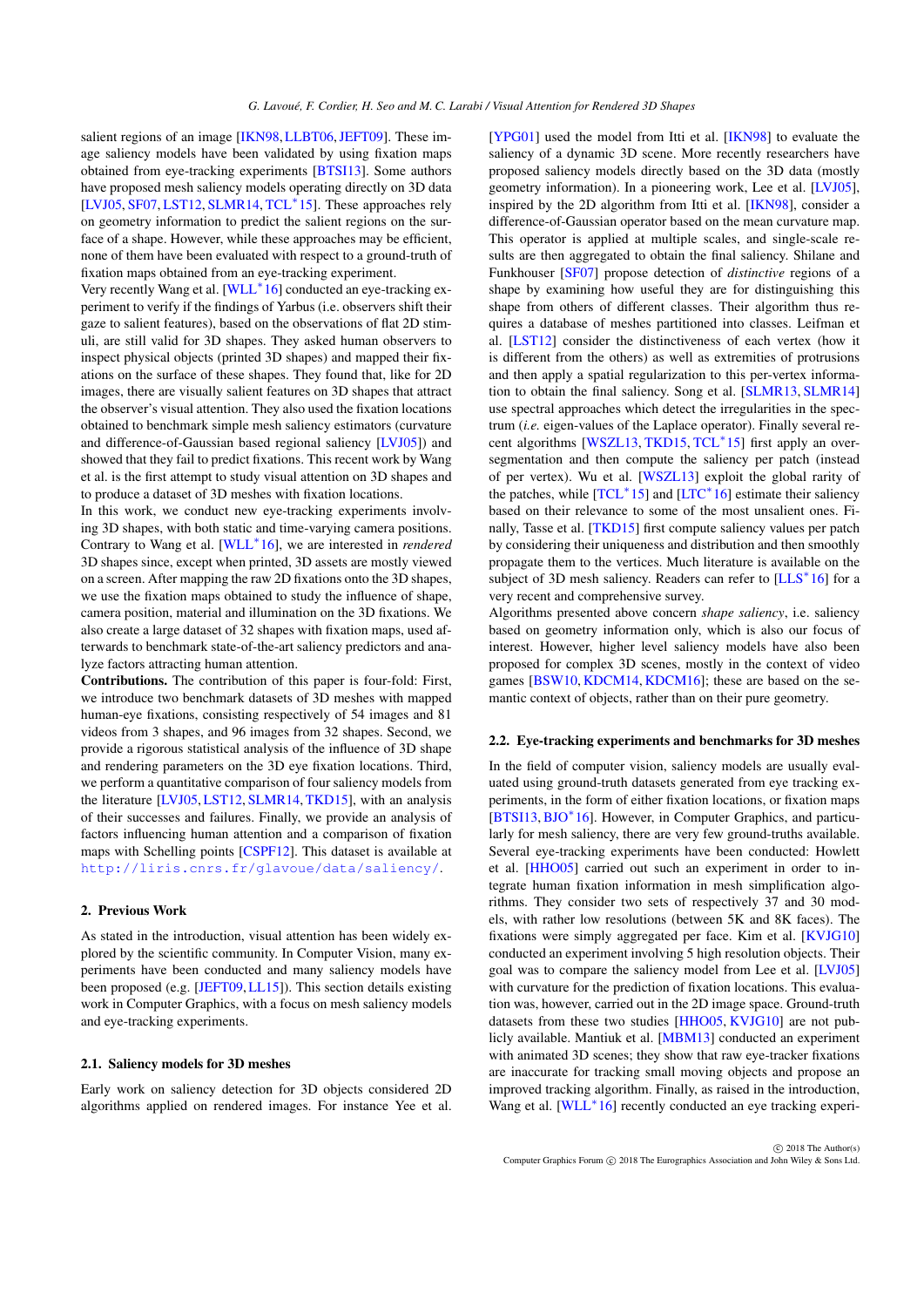<span id="page-2-1"></span>ment involving 15 *real* printed shapes and gathered a ground-truth of 3D meshes with mapped fixations. Our work is closely related to this. However, we consider *rendered* 3D shapes, making it possible to investigate a whole range of experimental conditions (regarding material, lighting, and camera movement) and their influence on human-eye fixations.

It is important to note that two benchmarks currently serve as ground-truth for the evaluation of mesh saliency algorithms [\[CSPF12,](#page-12-12) [DCG12\]](#page-12-26). However, they do not result from eye-tracking experiments. Chen et al. [\[CSPF12\]](#page-12-12), conducted a large crowdsourcing experiment where they showed rendered 3D models and asked people to "select points on the surface of a 3D object likely to be selected by other people". Similarly, Dutagaci et al. [\[DCG12\]](#page-12-26) asked participants to "mark all the points they think are interesting or defining". While these data are interesting, they rather reflect *interest points* than *human fixations*. Hence we believe that they are not well suited to evaluating saliency algorithms. Moreover, by asking an observer to select points, his/her attention becomes task-driven (top-down), which is proven to be different from the stimulus-driven approach based on low-level features (bottom-up). One of the goals of our work is to propose an alternative benchmark, *truly* related to human fixations. Our benchmark will also make it possible to test whether these two different concepts (interest points and human fixations) are correlated.

# 3. Overview of the Eye-Tracking Experiments

We conduct two eye tracking experiments with several different purposes. The goal of the first one (see Section [4\)](#page-3-0) is to evaluate how the 3D shape, its material, the lighting conditions and the camera movement influence human-eye fixations. The second experiment (see Section [5\)](#page-6-0) aims at providing the scientific community with a benchmark for the objective evaluation of mesh saliency models. These two experiments share the rendering parameters, protocol and tools, which are detailed below.

# 3.1. Creation of stimuli

Given a 3D model, we created 2D visual stimuli by producing images and videos with HD resolution (1920  $\times$  1080 pixels) using the 3D Studio Max software [\[Aut17\]](#page-12-27). These images and videos have all been rendered using the Phong shader under perspective projection. Each object was placed at the center of the scene with its local coordinate system aligned with that of the world. In case of dynamic stimuli (object rotating around its center), the videos were rendered with a camera whose view direction points toward the center of the scene. The used 3D shapes, materials, light orientations and camera positions depend on the experiments and will thus be described in sections [4.1](#page-3-1) and [5.2.](#page-7-0)

#### 3.2. Apparatus

We used the Tobii TX-120 standalone eye-tracking device. This device allows both eyes to be tracked simultaneously and reports an accuracy equal to 0.5° under ideal conditions. While recording eye-tracking, data are delivered every 8 ms (120 Hz). A higher sampling is unnecessary in our case since we do not need to analyze the results in a finer detail. Every recorded point is characterized

 $\odot$  2018 The Author(s) Computer Graphics Forum (C) 2018 The Eurographics Association and John Wiley & Sons Ltd. by its screen coordinates  $(x, y)$  and can be classified as a fixation or a saccade. The *I-VT* fixation filter developed by the device manufacturer was used to handle this task. Stimuli were displayed on the Eizo ColorEdge CG303W 30" monitor with a refresh rate of 60 Hz. The display was viewed in a calibrated test room with controlled lighting at 64 lux on the surface of the display. The distance between observer-eyetracker-display was defined in such a way as to guarantee an accurate recording while also ensuring comfortable viewing for the observer. The TOBII Track Status tool was used to place the participant at the appropriate distance from the eye tracker. The actual distance between the observer and the display was approximately 90cm. This distance, as well as the head position, was checked at every stage of the experiment. Observers were instructed to move eyes instead of their head and to keep their head in approximately the same position as it was in when calibrating the eye tracker.

Details about the calibration and accuracy check. To ensure the quality of the recorded gaze data, a calibration step has been performed for each observer and before each session. This step consists of presenting a neutral image with  $3 \times 3$  calibration points, successively appearing. The software of the eye-tracker computes both accuracy and precision and displays the results graphically. The observer can run the test only if his/her calibration is within a tolerable interval. In addition to this calibration, we also checked the accuracy and precision of the eye-tracker using the Tobii Accuracy Test Tool, regularly along the experiment. This tool uses a regular  $3 \times 3$  point image and computes the mean offsets in millimeters and degrees of visual angle.

# 3.3. Procedure

Every observer participated individually in the eye-tracking experiment alone in the test room. The experiment started with the calibration step. The whole series of images/videos (depending on the experiment) was then presented without a break except for the mid gray plate (see Figure [2\)](#page-2-0), which was intentionally inserted to reduce the memory effect between stimuli. The stimuli were presented randomly. Extra stimuli were added at the beginning of the test to allow the observer to adapt to the test and to focus appropriately. The results of these first stimuli were discarded at the time of the analysis. The experiments were conducted in a free-watching setting, and no specific task was given to observers other than to observe the content of the stimuli. As demonstrated by Yarbus [\[Yar67\]](#page-12-4), giving observers a task would make the results usable only in this specific context. The procedure is depicted in Figure [2.](#page-2-0)



<span id="page-2-0"></span>Figure 2: *Illustration of the procedure followed for our eyetracking experiments. The duration shown is given in the format: image / video.*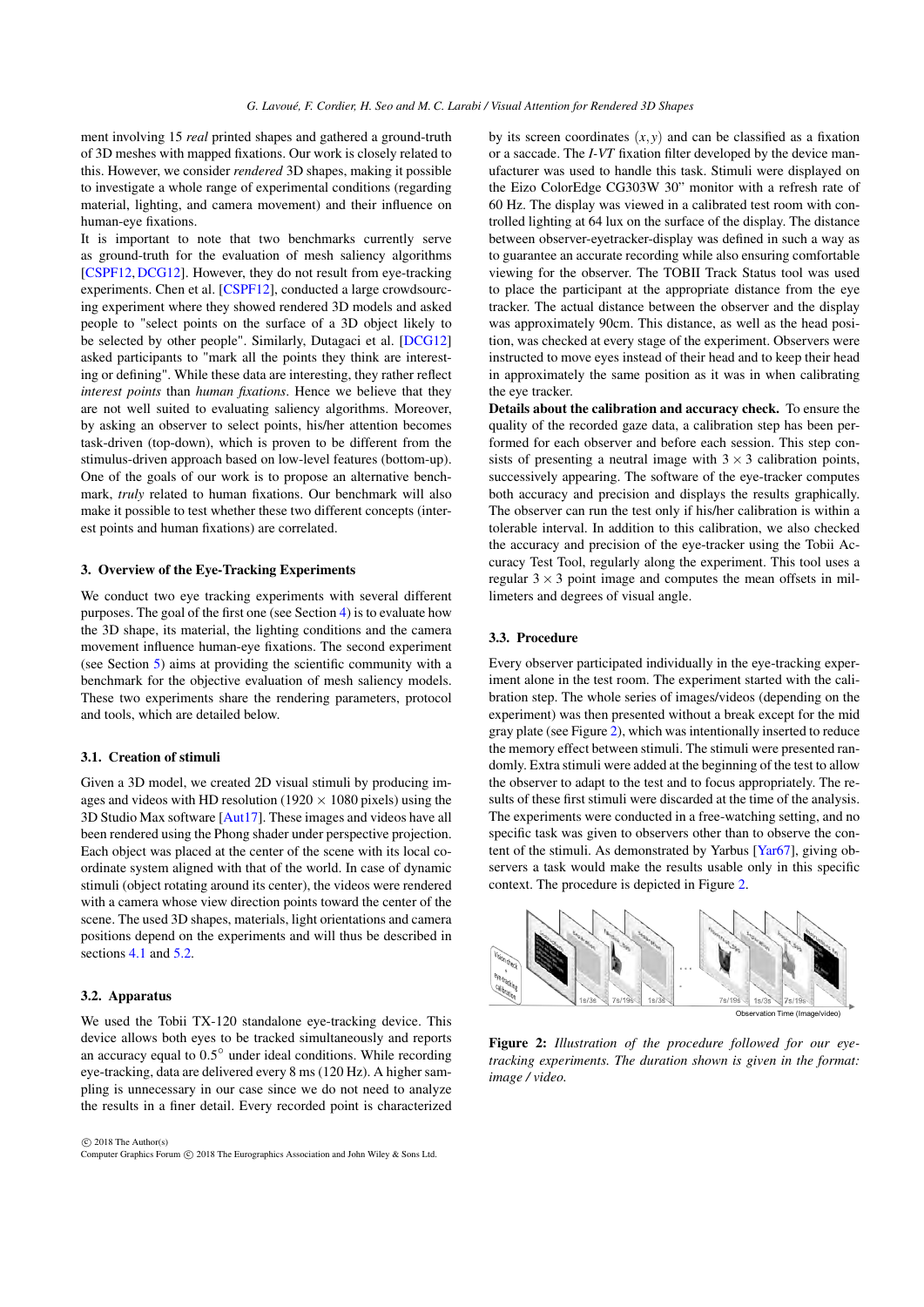### <span id="page-3-3"></span>3.4. Data processing

The parameters of the I-VT fixation filter applied are tuned in order to detect even short fixations while watching the stimuli. If several fixations occur within a spatial interval of less than  $0.5^{\circ}$  of visual angle, they are merged into a single fixation. In the filter parameters, we consider that the minimum duration of fixation is 60 ms. Eye-movements with a velocity higher than 30◦ /*s* are assumed to be saccades. Such a tuning provides the opportunity to detect pursuit movements that are considered as a sequence of fixations. Analysis of eye-tracking records starts with the selection of only valid data, when both eyes are open.

#### 3.5. From 2D Fixations to the 3D Fixation Density Map

The data from the eye-tracker is a sequence of fixations, where each fixation is defined by its spatial 2D position  $(x, y)$  (in the screen space) and its duration, *i.e.* the number of temporal samples (every 8 ms) composing it. In order to determine which surface point on the 3D mesh corresponds to the fixation pixel, we compute the ray emitted by the camera pinhole and passing through the pixel on the image (point  $p_i$  in Figure [3\)](#page-3-2). We compute the intersection of this ray with the mesh model in the scene at the time of the fixation. The closest point of intersection is taken as the 3D fixation point (point  $p_m$  in Figure [3\)](#page-3-2).



<span id="page-3-2"></span>Figure 3: *Computation of the fixation density distribution on the 3D model, corresponding to a 2D fixation point pi .* α *corresponds to 1*◦ *of visual angle.*

Sometimes, the fixation point is located near the contour of the mesh. In this case, depending on the precision of the eye-tracker, the projection ray may miss the intersection with the mesh, emitting away to the background. Since it clearly shows the observer's interest in the silhouette part of the object, we wish to take these fixations into account. To this end, we replace the ray by a cone and we project a Gaussian distribution on the 3D mesh (see Figure [3\)](#page-3-2). The standard deviation of the Gaussian distribution is set to 49 pixels, corresponding to  $1^{\circ}$  of visual angle in our experimental conditions *i.e.* the radius of the fovea of the human visual system. By summing the contributions of all fixation points from all observers, we obtain the fixation density map (referred to as the fixation map hereafter in the paper) as illustrated in Figure [1,](#page-0-0) 2nd column.

## 3.6. Measuring similarity between maps

To analyze the agreement between observers (see Section [4\)](#page-3-0) and to benchmark the saliency models (see Section [5\)](#page-6-0), we need to be able to compute a similarity value between two fixation maps (derived from humans or saliency models). Many evaluation metrics have been proposed to compare fixation maps (or sets of fixation locations) [\[LB13\]](#page-12-28), e.g. receiver-operator-characteristic (ROC) curve, Information Gain, Pearson correlation and so on. Bylinskii et al. [\[BJO](#page-12-22)<sup>\*</sup>16] recently analyzed a set of 8 different metrics and compared their properties. According to their recommendations, we selected the Pearson's Linear Correlation Coefficient (ρ), since it provides a balanced handling of false positives and false negatives. For two maps *x* and *y*, it is defined as follows:

$$
\rho_{x,y} = \frac{cov(x,y)}{\sigma_x \sigma_y} \tag{1}
$$

For benchmarking the saliency models, we also selected the area under the ROC curve (AUC). In this case, the fixation maps are thresholded to be converted into binary fixation maps (in practice we threshold to obtain 20% of visible vertices considered as fixations; more thresholds are illustrated in the supplementary material). The saliency map is then treated as a binary classifier of these fixations. The ROC curve represents the relationship between probability of false positives and probability of true positives and is obtained by varying the decision threshold on the saliency map. The area under the ROC curve (AUC) can then be used as a direct indicator of performance (1 corresponds to a perfect classification while 0.5 corresponds to a random one).

# <span id="page-3-0"></span>4. Experiment 1: How Shape and Rendering Parameters Influence Human Gaze

The goal of this first experiment is to evaluate the impact of the 3D shape and rendering parameters (camera movement, lighting and material) on human-eye fixations. For this purpose, we test whether different human observers tend to generate similar fixations for similar or different instances of shape, camera movement, lighting and material. We describe below a protocol for this task (see Section [4.3\)](#page-4-0), inspired by [\[WLL](#page-12-11)<sup>∗</sup>16]. The protocol is described for assessing the impact of the 3D shape ; we follow exactly the same protocol to assess the impact of camera movement, material and lighting.

# <span id="page-3-1"></span>4.1. Stimuli

For this first experiment, we selected three 3D objects of high resolution: *Igea* (101K vertices), *Dinosaur* (42K vertices) and *Blade* (200K vertices). They belong to very different semantic categories (a human face, an organic creature and a mechanical part) and have very different shapes. The idea behind having such a very small, yet representative, set of models is to be able to apply a large variety of rendering conditions (as described below) while keeping the eye-tracking experiment tractable.

These objects were rendered using three materials, obtained by varying the specular and glossiness coefficients ( $\in [0,100]$ ) of the Phong shader from 3D Studio Max. Matte, mid gloss and glossy materials were rendered using different specular and glossiness coefficients set to  $(0,10)$ ,  $(20,30)$  and  $(45,45)$  respectively.

Three lighting conditions were considered: (1) one spot light attached to the camera (i.e., front lighting), (2) one spot light placed above and slightly to the left of the camera (which is the assumed light direction by human vision for shape perception [\[SP98\]](#page-12-29)) and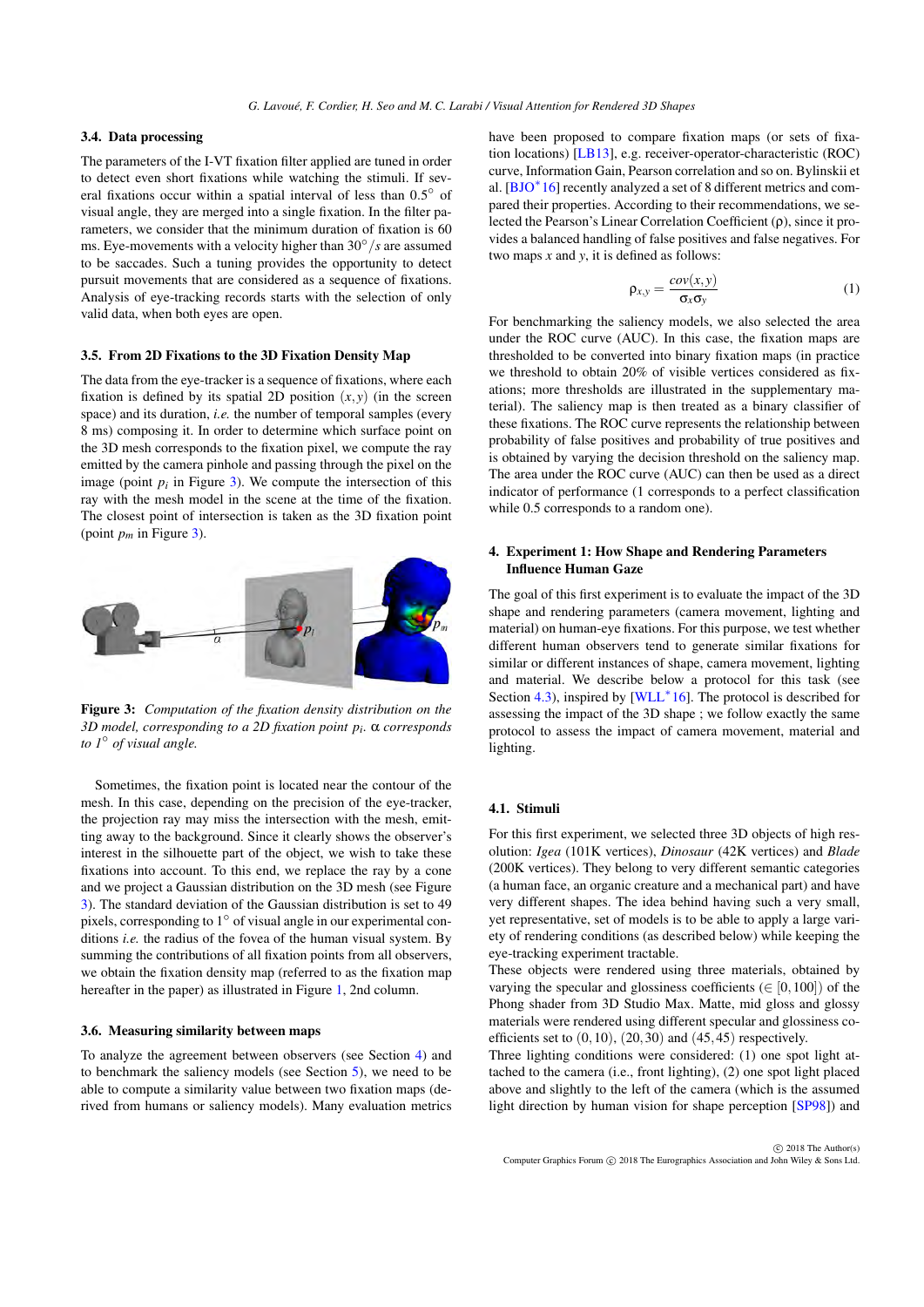<span id="page-4-2"></span>(3) three spot lights placed around the object (their location was chosen so as to minimize the amount of shadows). Examples of stimuli with different lighting/material conditions are provided in the supplementary material.

The 3D objects were rendered as static scenes under two camera positions, chosen manually as the most representative, and also as dynamic scenes, using three camera paths: an horizontal rotation around the object, a vertical rotation, and a random path covering the object. We thus obtained a total of  $3 \times 3 \times 3 \times 2 = 54$  rendered images and  $3 \times 3 \times 3 \times 3 = 81$  rendered videos. Video duration was set to 20 seconds (one complete rotation) while still images were displayed 7 seconds each. We split this first experiment into two sessions, one with the static setting and the other with the dynamic setting.

# 4.2. Participants

16 observers participated to the static session, and 13 to the dynamic session. Aged between 20 and 40, they were naive about the goals of the experiments. All observers had a normal or corrected to normal vision, verified by FrACT (Freiburg Visual Acuity Test). Participants were also screened using the Ishihara compatible color vision test for color blindness. The total time was 16 minutes for the static session (vision check + training/explanations + 54 images  $\times$ 7 sec. + transitions), and 45 minutes for the dynamic session (split into two sub-sessions).

Two observers were removed from the experiment due to the presence of too much invalid data (e.g., eyes not looking at the screen).

#### <span id="page-4-0"></span>4.3. Analysis protocol

To assess whether observers agree across shapes, we proceed in a similar way to Wang et al.  $[WLL^*16]$  $[WLL^*16]$ : the idea is to compute the similarity  $S(Q_n^i, Q_m^i)$  (noted as  $S_{n,m}^{i,i}$ ) between fixation maps  $Q_n^i$  and  $Q_m^i$  of two observers *n* and *m* for the same shape *i* (and the same camera movement, lighting and material) and then compare it with the similarity *across shapes*  $S(Q_n^i, Q_m^{j\neq i})$  (noted as  $S_{n,m}^{i,j}$ ). If  $S_{n,m}^{i,i}$  $> S_{n,m}^{i,j}$  for most pairs of observers then a certain agreement may be observed, i.e. different human observers tend to generate more similar fixations for the same shape than for different ones. More specifically, for each possible pair of shapes  $(i, j)$  (3 pairs in total), we compare  $S_{n,m}^{i,i}$  and  $S_{n,m}^{i,j}$  for each combination of camera movement, lighting and material (e.g., 18 in total for the static scenes) and each possible pair of 14 observers  $\left(\binom{2}{14} = 91\right)$ . We thus obtain, for each pair of shapes  $(i, j)$ , two sets of  $18 \times 91 = 1638$  similarity values: the first (referred to as an *identical* setting) corresponding to the agreement between observers computed on the same shape *i*  $(S_{n,m}^{i,i})$ , and the other (referred to as an *across* setting) corresponding to the agreement computed across shapes *i* and *j* ( $S_{n,m}^{i,j}$ ). We then run one-tailed t-tests to assess the superiority of the *identical* setting. The null hypothesis is that the sets of similarity values from the two settings come from normal distributions with equal means, while the alternative hypothesis is that the *identical* mean is higher than the *across* one.

We also provide the number of trials where *identical* wins and loses against *across*. Results are presented in table [1,](#page-5-0) in the left column. We actually applied exactly the same protocol to study the impact

 $\circ$  2018 The Author(s) Computer Graphics Forum (C) 2018 The Eurographics Association and John Wiley & Sons Ltd. of other rendering parameters (i.e. camera movement, material and lighting) on the fixation maps. For example, to study the impact of shape material, we compare for each possible pair of materials  $(k, l)$ ,  $S_{n,m}^{k,k}$  and  $S_{n,m}^{k,l}$  for each combination of camera movement, lighting and shape and each possible pair of observers.

The metric used for computing the similarity  $S()$  between fixation maps, is the Pearson's linear correlation coefficient. To fasten the analysis and allows similarity computation across shapes, 3D objects are re-sampled into isotropic meshes of 1K vertices.

### 4.4. Results

#### Static scenes

Table [1](#page-5-0) presents the results of the impact for each parameter for static 3D scenes. Obviously, the shape itself has a high impact on fixation maps, meaning that observers tend to generate more similar fixations for the same shape than for different ones. These results confirm what was observed in [\[WLL](#page-12-11)<sup>∗</sup> 16] for printed shapes.

Lighting seems to have an impact as well, while some conditions lead to similar results. Front-camera lighting provides results significantly different from the other conditions. This can be accounted for by the fact that the front lighting direction, as already observed for quality assessment experiments [\[RH01\]](#page-12-30), tends to mask the geometric details of the shape. Figure [4](#page-4-1) illustrates this effect: with front lighting, the geometric features are less visible on the rendered image and thus observers concentrate their fixation on the head of the dinosaur due to its semantic importance. On the contrary, the top-left lighting condition emphasizes the geometric details, thus drawing observers' attention to geometrically salient parts (e.g. the shoulder).

Finally, the material, in certain conditions, may also have a significant impact on fixation location. Significant differences are observed, in particular, between glossy and matte materials. Figure [5](#page-5-1) illustrates this influence: with the matte material, observers tend to gaze on regions where a contrast exists due to shadows, as well as around the center of the shape. However, for the glossy material, their fixations are concentrated around specular reflections.



<span id="page-4-1"></span>Figure 4: *Rendering and fixation maps for different illuminations (matte material). The scale of the color map is the same for both fixation maps. As front lighting decreases contrast, observers concentrate their gaze on the head of the dinosaur, while the top-left lighting condition emphasizes the geometric details which then draw observers' attention.*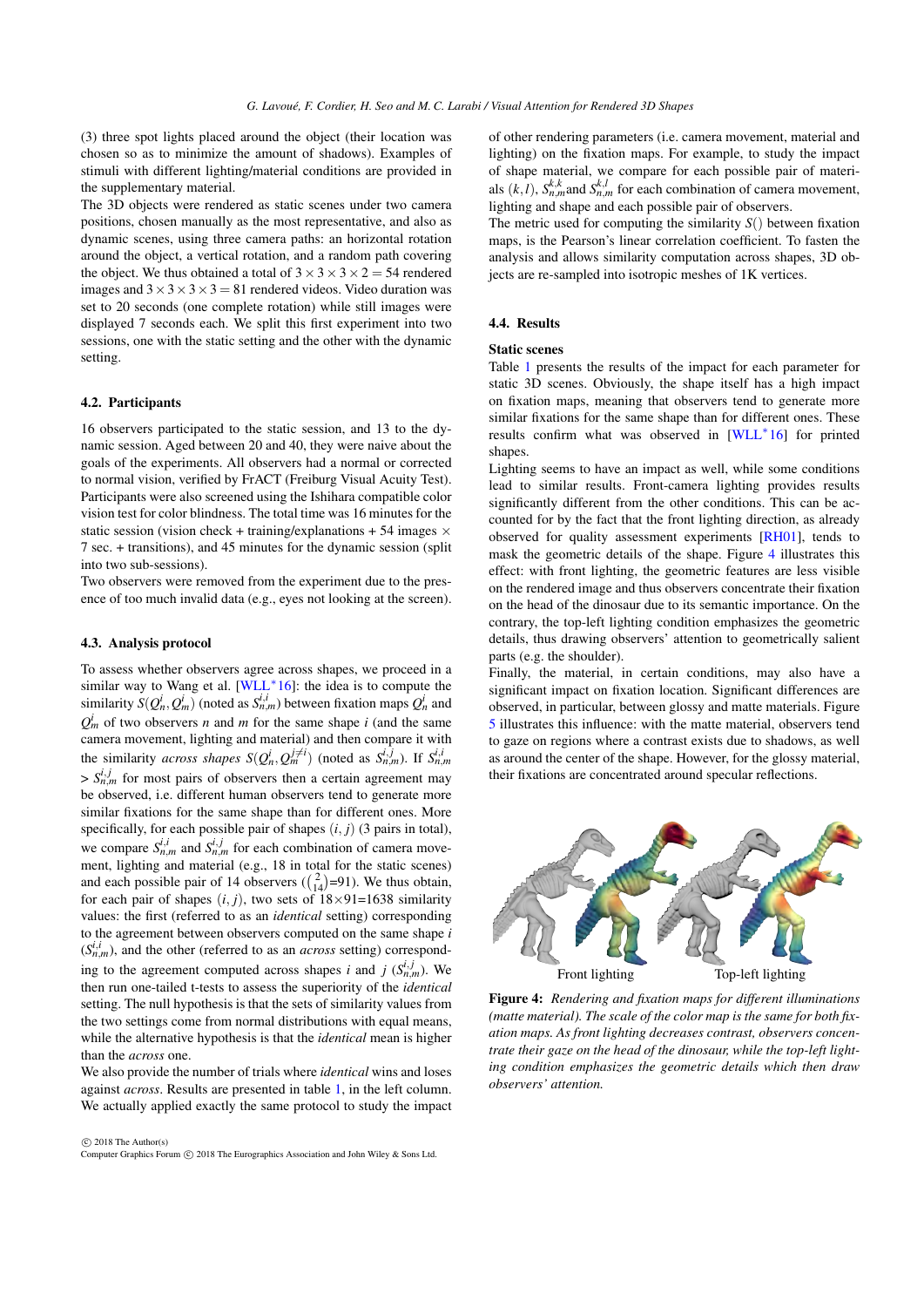

*G. Lavoué, F. Cordier, H. Seo and M. C. Larabi / Visual Attention for Rendered 3D Shapes*

<span id="page-5-0"></span>Table 1: *Influence of each parameter (shape, lighting and material) on the fixation maps of static scenes. Each parameter value is compared to the others (asymmetric comparison): we count the number of trials where the agreement of observers for the identical setting wins (green) or loses (red) regarding the agreement of observers for the* across *setting. We also provide the p-value for the rejection of the null hypothesis "There is no significant difference between these two parameter values".*



Figure 5: *Rendering and fixation maps for different materials (topleft lighting). For the glossy material, observers' attention is attracted by specular reflections.*

#### <span id="page-5-1"></span>Dynamic scenes

Table [2](#page-6-1) presents the results on dynamic 3D scenes. Similarly to static scenes, the shape itself has a high impact on fixation maps. Interestingly, we find that the camera path greatly influences eye fixations, while lighting and material seem to have less impact than for static scenes. This suggests that, in a dynamic 3D scene, camera movement is the prominent factor guiding user attention and that this movement even decreases the influence of lighting and material.

# 4.5. Differences between static and dynamic scenes

We observe that for the same 3D shape, fixations resulting from a dynamic scene are significantly different from those resulting from a static scene. For the latter, salient areas are mostly induced by geometry, emphasized to a greater or lesser extent by lighting and material. However, as stated above, in a dynamic scene, animation has a prominent role in the determination of salient parts. As illustrated in Figure [6,](#page-5-2) for the same object and the same combination of lighting and material, different camera movements may produce very different eye fixation maps. In this example, fixations are concentrated on Igea eyes and chin (prominent geometric features) for the static view, while they are spanned horizontally and vertically in the case of camera motion. This effect is due to the fact that people tend to keep looking near the center of the object/screen when there is a camera movement.



Figure 6: *Rendering and fixation maps for different camera paths (top-left lighting and glossy material). The camera movement strongly influences human attention.*

<span id="page-5-2"></span>Another phenomenon accentuates the influence of camera movement on human fixations: as an object rotates about its center, some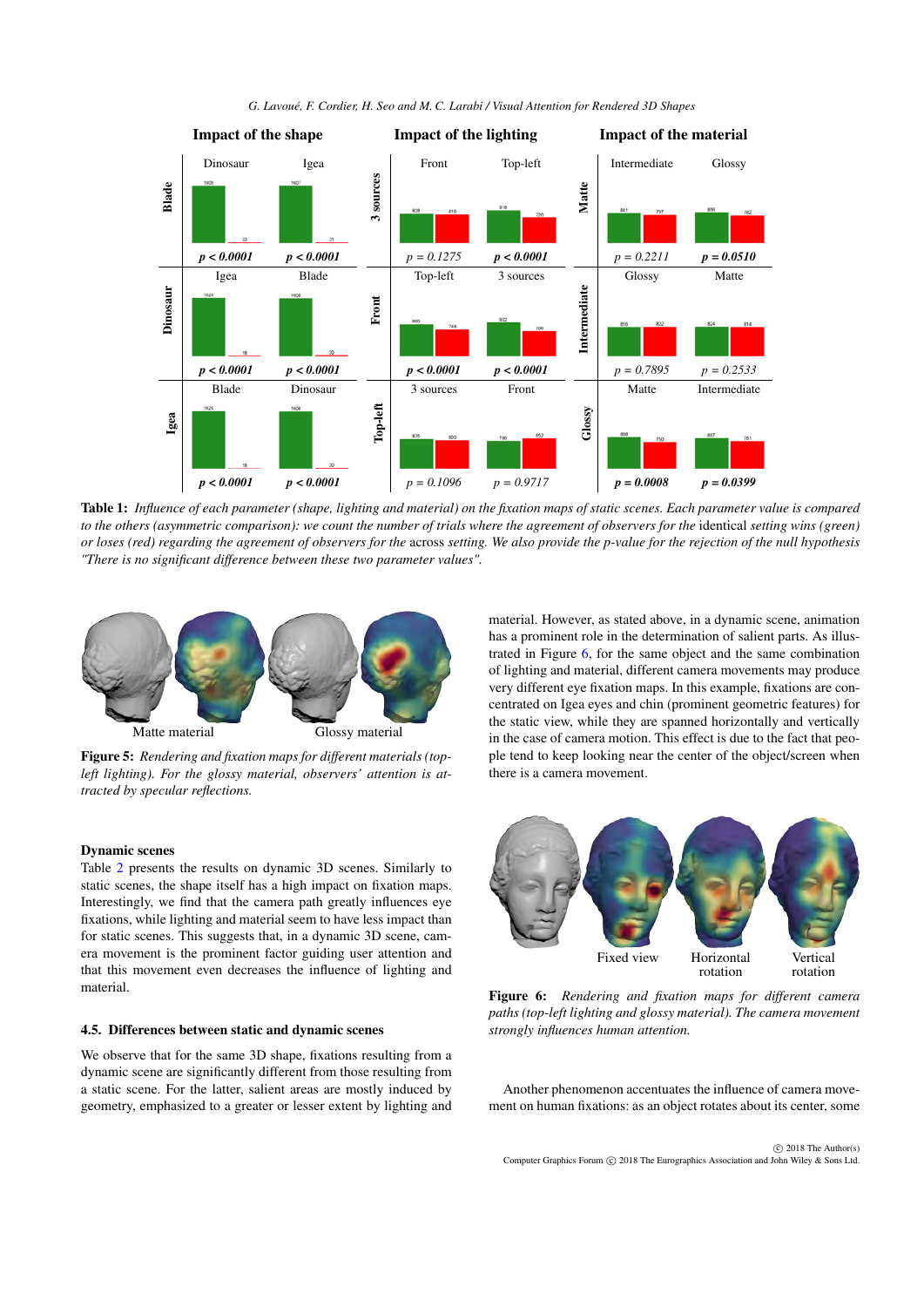<span id="page-6-4"></span>

*G. Lavoué, F. Cordier, H. Seo and M. C. Larabi / Visual Attention for Rendered 3D Shapes*

<span id="page-6-1"></span>Table 2: *Influence of each parameter (shape, camera, lighting and material) on the fixation maps of dynamic scenes. Each parameter value is compared to the others (asymmetric comparison): we count the number of trials where the agreement of observers for the* identical *setting wins (green) or loses (red) regarding the agreement of observers for the* across *setting. We also provide the p-value for the rejection of the null hypothesis "There is no significant difference between these two parameter values".*

parts of its surface become visible to the observers and some other parts become occluded. To assess if observers tend to look more at the newly appearing parts of the rotating object, we analyze the distribution of the fixation map values with respect to the time during which the vertices are visible to the observers. For this purpose, we have computed, for each object and each camera movement, an histogram were the horizontal axis is the number of frames during which the vertices are visible to the observers. The vertical axis is the summation of fixation map values of the vertices. This histogram (blue curves in Figure [7\)](#page-6-2) is compared to an histogram corresponding to a hypothetical observer looking at all the visible vertices equally for the entire duration of the video (red curves in Figure [7\)](#page-6-2). These two histograms have been normalized such that their area is equal to 1. Figure [7](#page-6-2) illustrates these histograms for the Blade and the Dinosaur objects (associated with the arbitrary camera movement). The complete set of histograms is available in the supplemental material. For the Blade model, the blue curve is above the red curve for vertices that are visible for less than 100 frames (about 1.33 second with a frame rate of 30 FPS) and the blue curve is below the red curve for vertices that are visible for more than 200 frames (about 6.66 seconds). This indicates that observers tend to look more at the newly appearing vertices rather than vertices that are visible since a large number of frames. In other words, geometric parts of the 3D model which appear suddenly during the video tend to attract human attention. This phenomenon is not observed for the Dinosaur model, for which eye fixations are mostly attracted by the head, associated with a strong semantic prior. Moreover this model is made of thin elongated parts which do not really hide each other from view.



<span id="page-6-2"></span>Figure 7: *Illustration of the influence of disocclusions (i.e., sudden appearance of hidden geometric parts) on human fixations in dynamic scenes, for the Blade and Dinosaur models (arbitrary camera movement). The blue curves represent the distributions of fixation map values with respect to the time during which the vertices are visible to the observers. The red curve is the histogram corresponding to a hypothetical observer looking at all the visible vertices equally.*

# <span id="page-6-0"></span>5. Experiment 2: Benchmarking Saliency Models

#### <span id="page-6-3"></span>5.1. Saliency algorithm selection

Numerous saliency models have been introduced by the Computer Graphics community (see Section [2\)](#page-1-0). We select the earliest and most popular one: the center-surround model from Lee et al. [\[LVJ05\]](#page-12-0). We also select several of the most recent and/or most cited algorithms: the spectral approach from Song et al. [\[SLMR14\]](#page-12-2),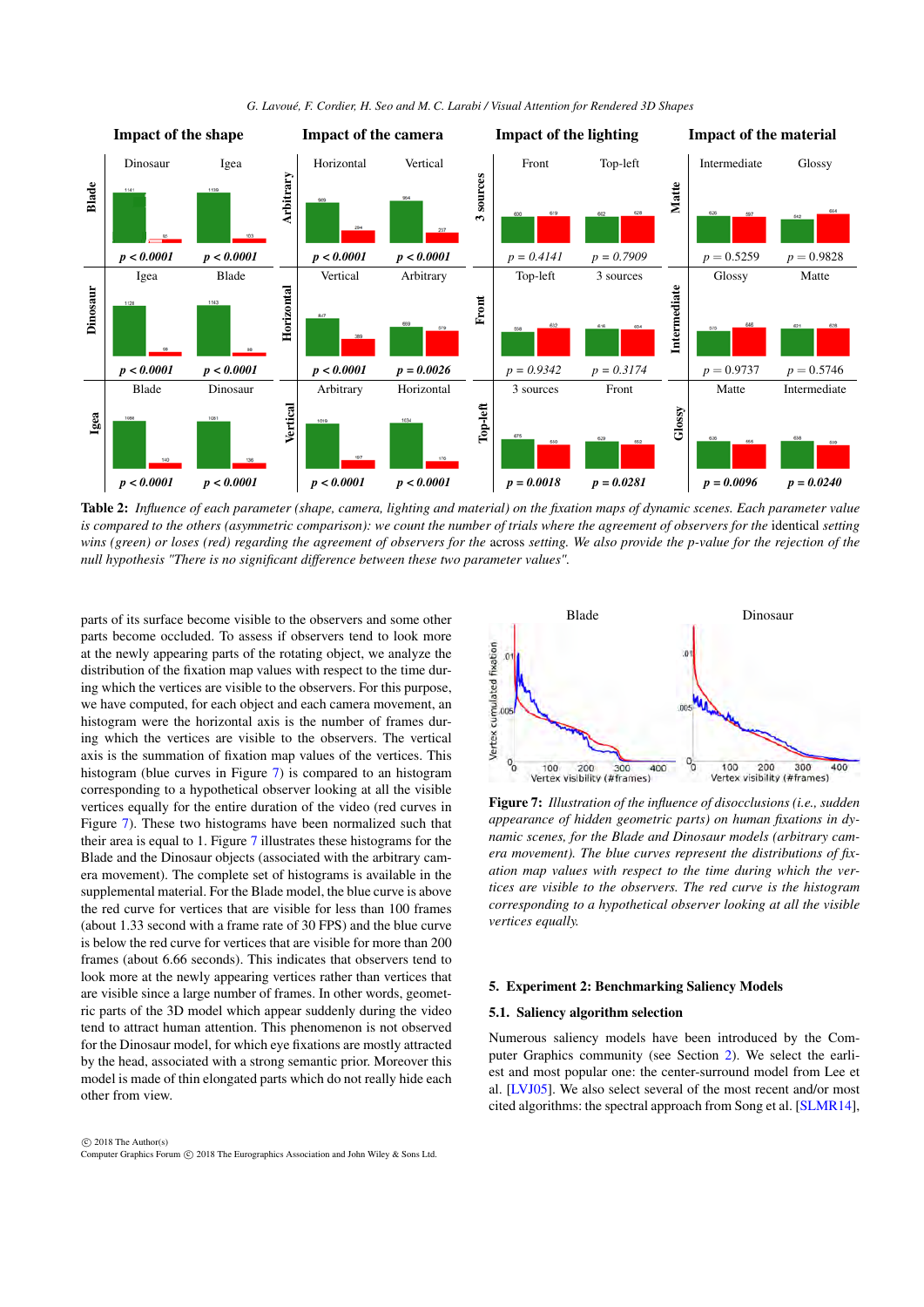<span id="page-7-9"></span>the algorithm from Leifman et al. [\[LST12\]](#page-12-1) based on region distinctness and, finally, the point set saliency estimator from Tasse et al. [\[TKD15\]](#page-12-3). For accuracy of the results, we asked the authors of each method to compute the saliency on our models, except for Lee et al., for which we used the original author's implementation.

Center bias. With existing eye-tracking datasets for natural images [\[LLBT06](#page-12-6)[,JEFT09](#page-12-7)[,JDT12,](#page-12-31)[BJO](#page-12-22)<sup>∗</sup> 16], researchers have observed that eye fixations tend to be biased towards the center of images. To check this hypothesis for rendered 3D models, we have introduced a center prior model. This model, illustrated in Figure [8,](#page-7-1) is a twodimensional isotropic Gaussian function centered on the center of the bounding box of the rendered object and projected onto its 3D shape. As in [\[JDT12\]](#page-12-31), we introduce *weighted* versions of the saliency models by fitting a linear model, as follows:

$$
newMap = w \times centerMap + (1 - w) \times saliencyMap
$$
 (2)

Blur. Analogous to center bias, several authors [\[JDT12\]](#page-12-31) have noticed that blurrier saliency maps tend to perform better at predicting fixations than saliency maps with sharp edges. That seems straightforward since fixation maps are smooth by nature since they are derived from Gaussian filtering. Moreover, blurring saliency maps eliminates scale dependency caused by the fact that fixation map scale depends on the spatial resolution (in pixels per degree of visual angle) of the observed images. Therefore, for each saliency map obtained by automatic algorithms we produce 3 blurred versions, as illustrated in Figure [9.](#page-7-2)

Visibility. Note that to accurately measure the performance of these saliency models, we need to take into account the *visibility* of the shape under the viewpoints considered. For static scenes, this is a binary field (visible or not visible) over the 3D object. In the following performance calculation, our saliency models are multiplied by this visibility binary field.



<span id="page-7-1"></span>Figure 8: *Gaussian center model with increasing standard deviations. From left to right: 100, 200 and 300 pixels.*



<span id="page-7-2"></span>Figure 9: *Different blurred versions of the saliency map from Leifman et al. [\[LST12\]](#page-12-1). From left to right: no blurring, 40 iterations and 120 iterations.*

#### <span id="page-7-0"></span>5.2. Stimuli

# 5.2.1. Static or dynamic ground-truth?

Before creating a benchmark for the evaluation of saliency predictors, we have to choose whether we select static or dynamic scenes. As shown in Section [4,](#page-3-0) these settings may produce very different results, and observers tend to agree less on dynamic scenes. Another problem of dynamic scenes is that their fixations are really hard to predict by automatic estimators as they are not directly related to 3D geometry, but rather to the changes in shadowing/reflection that occur during the camera movements. These suggest that predicting saliency of a 3D shape under a moving camera would require a specific dynamic saliency model. Since no existing models from the literature consider this aspect, we select static scenes for our benchmark.

#### <span id="page-7-8"></span>5.2.2. 3D object selection and rendering parameters

We selected 32 models from different public databases: Aim@Shape<sup>[†](#page-7-3)</sup>, TOSCA<sup>[‡](#page-7-4)</sup>, SHREC 2007<sup>[§](#page-7-5)</sup>, Georgia Tech model archive [¶](#page-7-6) as well as from some private collections. These models have been carefully selected to ensure a large variety of shapes, vertex numbers and semantic importance. They have been properly remeshed whenever necessary using Vorpaline  $\parallel$  in order to obtain high resolution isotropic meshes, which constitute high quality inputs for both rendering and saliency algorithms. Compared to existing benchmarks for interest points [\[CSPF12,](#page-12-12)[DCG12\]](#page-12-26), most of our 3D models are of a higher resolution with more geometric details. They belong to four classes, as detailed in Table [3:](#page-8-0) *humans*, *animals and creatures*, *familiar objects* and *mechanical parts*. These classes have been chosen because they convey varying semantic priors (i.e. very high for Humans and very low for Mechanical parts). *Protein* has been placed in the *mechanical parts* class because of its low semantic prior. In the same spirit, *Hand* appears in the *familiar objects* class because it does not present the same semantic attraction level as human face or body.

As mentioned above, we have rendered *static* scenes for each of these models. To ensure we cover most of the shape, we consider three manually chosen viewpoints. To guarantee a tractable experiment and given the large number of 3D models, we used a single material and lighting condition. We selected the intermediate material (i.e. not too glossy nor too matte) and the top-left illumination since this is the lighting direction assumed by the visual system when viewing the image of a shaded 3D surface [\[SP98,](#page-12-29) [OBA08\]](#page-12-32). We thus obtained a total of  $32 \times 3 = 96$  rendered images.

To make performance computation tractable and eliminate unnecessary precision, both human fixation values and outputs of saliency algorithms are mapped on down-sampled versions of the 3D models. These versions are obtained by isotropic remeshing with 20K vertices ensuring a distance of roughly 0.1 degrees of visual angle between vertices, which we consider to be a sufficient

<span id="page-7-4"></span>‡ http://tosca.cs.technion.ac.il/book/resources\_data.html

- <span id="page-7-6"></span>¶ http://www.cc.gatech.edu/projects/large\_models/
- <span id="page-7-7"></span> $\parallel$  http://alice.loria.fr/index.php/erc-vorpaline.html

 $\odot$  2018 The Author(s) Computer Graphics Forum (C) 2018 The Eurographics Association and John Wiley & Sons Ltd.

<span id="page-7-3"></span><sup>†</sup> http://visionair.ge.imati.cnr.it/ontologies/shapes/

<span id="page-7-5"></span><sup>§</sup> http://watertight.ge.imati.cnr.it/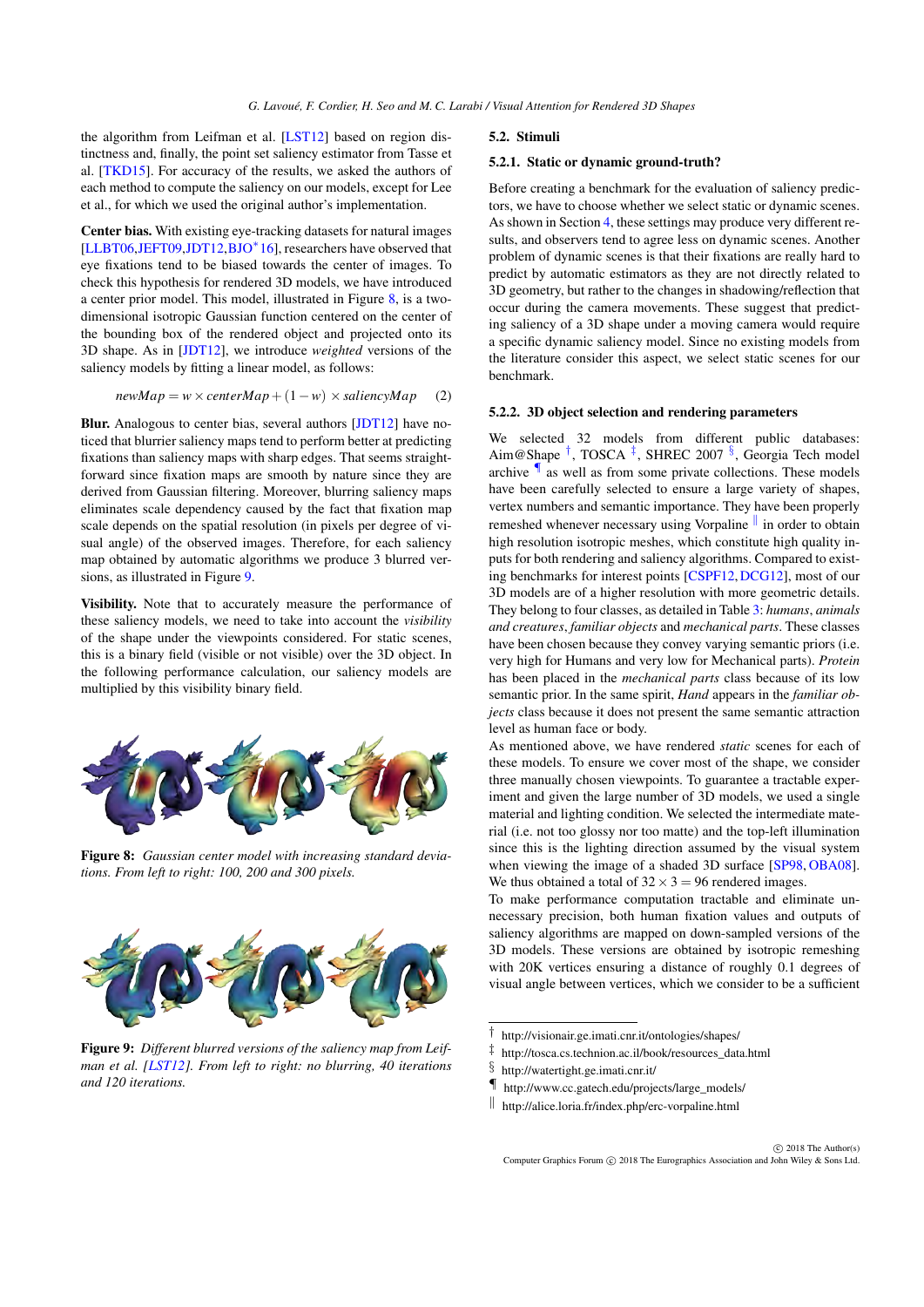<span id="page-8-0"></span>Table 3: *Our dataset. Object sizes (in thousands of vertices) are given in parenthesis.*

| <b>Animals</b> | <b>Humans</b>             | <b>Mechanical</b> | <b>Familiar objects</b> |
|----------------|---------------------------|-------------------|-------------------------|
| Horse $(113)$  | Igea $(101)$              | Casting $(5)$     | Vase $(15)$             |
| Dinosaur (42)  | Planck $(204)$            | Meca $(15)$       | Car(17)                 |
| Bunny $(35)$   | Bimba $(75)$              | Blade $(200)$     | House $(196)$           |
| Dragon $(50)$  | Torso $(142)$             | Rocker $(40)$     | Hand $(37)$             |
| Cow(46)        | James $(51)$              | Carter $(25)$     | A380 (173)              |
| Octopus (17)   | Jessi $(70)$              | Fandisk (6)       | Flowerpot (83)          |
| Gargoyle (150) | Mickael <sub>3</sub> (53) | Turbine (100)     | Chair $(11)$            |
| Camel $(19)$   | Mickael8 (53)             | Protein $(50)$    | Harley $(276)$          |

precision. A380, Harley, and House data contain many tiny, concave parts and have thus been remeshed with respectively 48K, 55K and 30K vertices to obtain approximately the same resolution. Possible interior (i.e. not visible) parts have been removed from all these down-sampled versions. Note that these down-sampled versions serve only for the performance computation. The human fixation values and outputs of saliency algorithms are computed from the original high-resolution models.

### 5.3. Participants

20 observers participated to this experiment. Just like the first one, they were aged between 20 and 40, were naive to the goals of the experiment and had a normal or corrected to normal vision. The total time was 20 minutes (vision check + training/explanations + 96 images x 7 sec. + transitions). One observer was rejected due to the presence of too much invalid data.

# 5.4. Optimizing blurriness and centeredness of saliency models

As explained in Section [5.1,](#page-6-3) it has been observed in computer vision experiments that performance of saliency models is enhanced by blurring saliency maps and by combining them with a center bias model. To evaluate performance of the tested models independently from these blurriness and centeredness factors, we optimize their parameters for each 3D object and each saliency model, as follows:

- For the blurring level, for each saliency algorithm we create 4 versions of the saliency map (0, 10, 40 and 120 smoothing iterations) and select the top-performing one for each view of each 3D object.
- For the Gaussian center prior, we sample several  $\sigma$  values from 100 to 400 pixels and select the best performing value for each view of each 3D object.
- For each view of each 3D object, the linear model between the blurred saliency map and the center bias (see Equation [2\)](#page-7-8) is fitted on the remaining objects from the same class.

# 5.5. Results and observations

The 96 fixation maps obtained (32 objects  $\times$  3 views) provide an opportunity to investigate the performance of saliency models in

 $\circ$  2018 The Author(s) Computer Graphics Forum (C) 2018 The Eurographics Association and John Wiley & Sons Ltd. predicting human fixations. We also study the kind of features attracting visual attention and finally analyze the difference between eye fixations and Schelling/interest points. Examples of fixation maps are illustrated in Figures [10](#page-8-1) and [15](#page-11-0) (together with saliency maps). Fixation and saliency maps for all objects are available in the supplementary material.



<span id="page-8-1"></span>Figure 10: *2D heat maps and 3D mesh fixation maps for several objects. From left to right and top to bottom: A380, Turbine, RockerArm, Car, Igea, Cow, Meca, James, Camel, Michael3, Dinosaur, Bimba, Carter and Vase.*

Overall saliency model performance. Figure [11](#page-9-0) shows the overall performance of humans and saliency models (including the centered model) using two metrics: Area under ROC curve (AUC) and Pearson's Linear Correlation Coefficient. To calculate human performance, we use the fixation map obtained from ten random observers to predict the fixation map obtained by the ten others. Both performance metrics show similar tendencies: (1) The centered models provide better results than every other saliency model, meaning that, as with natural images, observers tend to look at the center of objects. (2) Even combined with a centered model, saliency algorithms remain poor at predicting fixation locations, compared to human performance; best methods do not exceed 0.50 linear correlation and 0.76 AUC. (3) Results show very high standard deviations, suggesting that performance of saliency models (including the center one) greatly depends on the 3D objects displayed.

To assess the superiority of saliency models among others, we conducted pairwise Student's t-tests on AUC values; the resulting similarity groups at the 95% significance level are reported in Figure [12;](#page-9-1) p-values and results for the linear correlation metric are detailed in the supplementary material.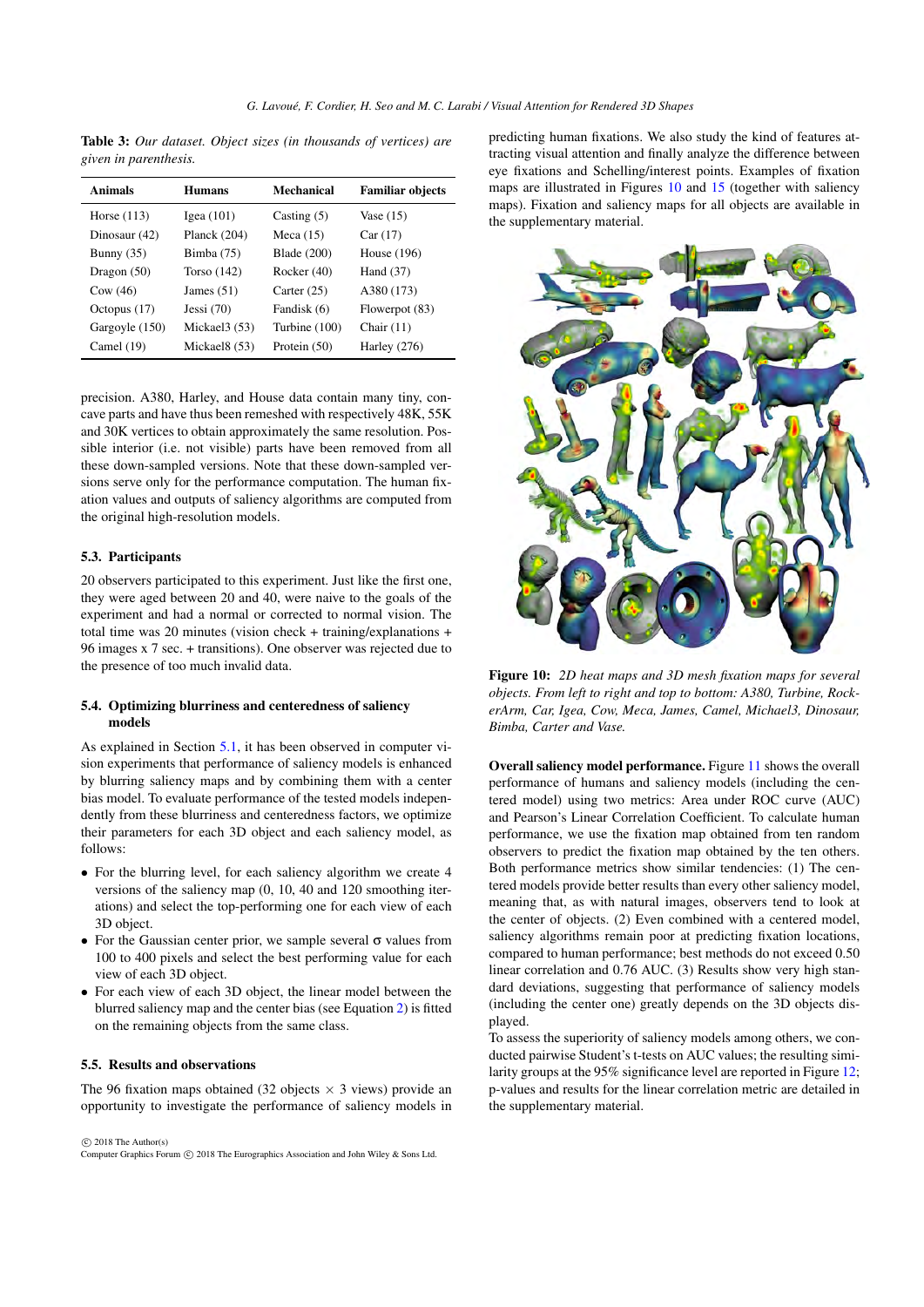<span id="page-9-3"></span>

<span id="page-9-0"></span>Figure 11: *Performance, in terms of area under ROC curve (top) and linear correlation (bottom), of humans, center model and saliency models from Lee [\[LVJ05\]](#page-12-0), Leifman [\[LST12\]](#page-12-1), Song [\[SLMR14\]](#page-12-2) and Tasse [\[TKD15\]](#page-12-3). Bars with black borders mean that saliency models are combined with the center model according to eq. [2](#page-7-8)*



<span id="page-9-1"></span>Figure 12: *The 95% similarity groups, as revealed by one-tailed paired t-tests (conducted on AUC values). Items in the same set are statistically indistinguishable. Saliency models are ranked from left (best) to right (worst).*

Analysis of the center bias. Figures [13](#page-9-2) and [14](#page-10-0) detail performance results for each class and each 3D object, respectively. More results are given in the supplementary material. We observe that the center bias is more important for *mechanical* and *familiar* objects. Such behavior is related to the semantic prior of the 3D objects. For mechanical parts, observers do not recognize anything as perceptually salient and thus tend to gaze at the center of the rendered image. The same effect is observed with the most simple objects from the *familiar objects* class (e.g., chair, flowerpot and vase) or, on the contrary, with highly complex models (e.g., protein). For *humans* and *animals*, the observers' gaze is attracted by semantic features (faces, eyes) and thus moves away from the center. The section below provides more details about features that attract human attention.

Where do people look on a rendered 3D shape? Besides the center of objects, we identified the features that attract people's attention when looking at a rendered 3D shape. They are described below.

- *Faces (human and animal)*. Looking at fixation maps from all animal and human models, it seems obvious that the *face* strongly attracts eye fixations (see Michael, James, Camel, Dinosaur, Cow in Fig. [10](#page-8-1) and Gargoyle and Horse in Fig. [15\)](#page-11-0). Surprisingly this semantic attraction to the *head* is also observable with the Airplane model (Fig. [10\)](#page-8-1), for which the head attracts fixations whereas it does not present any particular geometric feature. Note that, for certain human faces, fixations seem to be more concentrated on cheeks than on eyes. This surprising result would need a further specific investigation.
- *Large scale geometric features*. As can be seen on the Blade (Fig. [15\)](#page-11-0) and, RockerArm and Vase model (Fig. [10\)](#page-8-1), large scale geometric features like protrusions, have an effect on the gaze attraction. It can also be observed with the hair buns of Bimba and Igea.
- *Small scale geometric features*. Tiny or sharp geometric details greatly attract attention as well, particularly when they are located on smooth areas. This effect clearly appears in Fig. [10](#page-8-1) on the noisy cracks of Turbine, on the tiny geometric artifact at the bottom of Vase and on the geometric features (e.g., mirror, antenna) of the Car model.
- *Holes and other topological features*. As can be observed on Carter and Meca (Fig. [10\)](#page-8-1), topological holes also attract visual attention.
- *Highlights and other lighting effects*. Finally, as observed in Experiment 1, specular reflections are also attractive. For instance, for Cow (Fig. [10\)](#page-8-1) and Horse (Fig. [15\)](#page-11-0), besides the head, people clearly directed their gaze to the specular highlights of the body.



<span id="page-9-2"></span>Figure 13: *AUC values per class for all tested saliency models (without the combination with the center model).*

Analysis of successes and failures of saliency models. As detailed in the paragraph above, several semantic and geometric features have proved they attract attention. However, looking at the fixation maps, it seems very complicated to predict, for each object, which feature will have more influence than others and thus will attract the main attention of the observer. The complexity of this cognitive mechanism accounts for the poor results of tested saliency models. In the Animal class, saliency models detect protrusions such as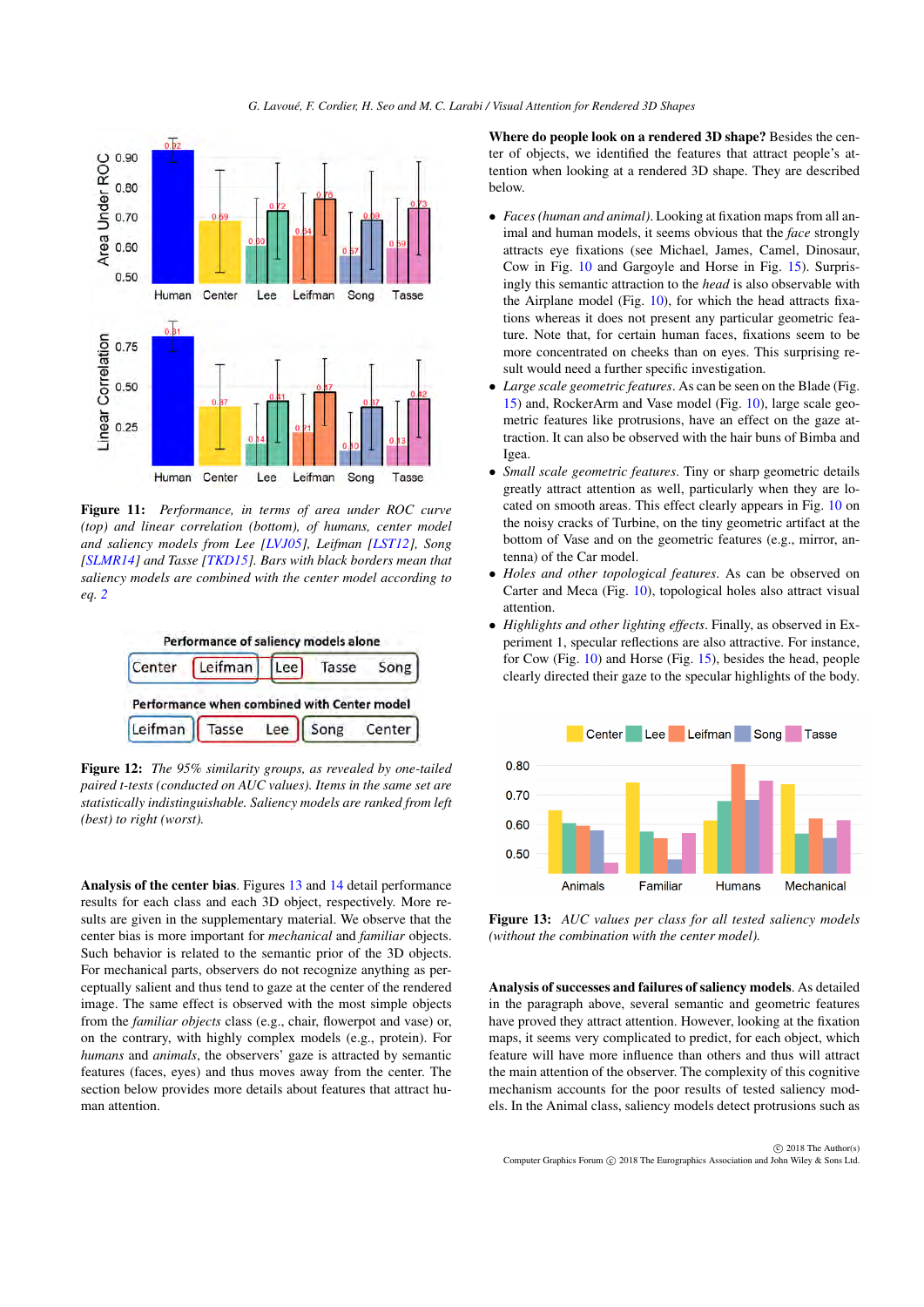*G. Lavoué, F. Cordier, H. Seo and M. C. Larabi / Visual Attention for Rendered 3D Shapes*

<span id="page-10-1"></span>

<span id="page-10-0"></span>Figure 14: *AUC values per 3D object for all tested saliency models (alone and combined with the center model).*

legs, ears and tails, while fixations concentrate on faces (see Gargoyle, Horse and Dragon in Figures [15](#page-11-0) and [1\)](#page-0-0). In the Familiar and Mechanical classes, fixations are mostly around the center, while saliency models tend to detect sharp features (see Blade in Figure [15\)](#page-11-0). However, combinations of saliency models with the centered Gaussian may yield results quite close to fixation maps (e.g. see the good performance of Tasse and Leifman for Carter and Meca, and of Tasse for House in Figure [14,](#page-10-0) in the bottom row). The relative success of saliency models for the Human class is due to the positive correlation between the semantic features (eyes, nose) and the geometric features which are detected by these models (see Max-Planck in Figure [15\)](#page-11-0).

Difference with Schelling/interest points. As discussed in Section [2,](#page-1-0) two existing benchmarks [\[CSPF12,](#page-12-12) [DCG12\]](#page-12-26) have already been used for evaluating mesh saliency algorithms, such as in the recent study by Tasse et al. [\[TKD16\]](#page-12-33). In the experiment conducted by Chen et al. [\[CSPF12\]](#page-12-12) people were asked to "select points on the surface of a 3D object likely to be selected by other people". In a similar way, Dutagaci et al. [\[DCG12\]](#page-12-26) asked people to "mark all the points they think are interesting or defining". While these data are interesting, it is questionable whether these Schelling/interest points are really correlated with human fixations. We have selected ten objects from our benchmark, which have already been used in the Schelling points benchmark from Chen et al. [\[CSPF12\]](#page-12-12) and have computed the similarity between fixation maps and Schelling distributions. Figure [16](#page-11-1) details the results in terms of AUC (linear correlation results are presented in the supplementary material) while Figure [17](#page-11-2) visually compares these two human-generated

scalar fields. The results show that Schelling points and human fixations are not correlated except for Human faces where they both concentrate on semantic features such as nose, eyes and mouth. Schelling points tend to concentrate on protrusions (as can be seen in Figure [17\)](#page-11-2), whereas fixations stem from a more complex cognitive process.

# 6. Conclusion and perspectives

In this paper, we present two eye-tracking experiments conducted on rendered 3D shapes, providing fixation density maps on 3D meshes. We show that, for static scenes, both material and lighting have a significant influence on human visual attention. This influence decreases for dynamic scenes, in which the camera path becomes the prominent factor driving attention, together with the 3D shape itself. We provide extensive comparisons of several saliency models from the state-of-the-art, for prediction of human fixations, and demonstrate the significant importance of the center bias. We also investigate the main factors that attract human attention in a 3D setting. We believe that these results and new insights into human viewing behavior, as well as our publicly available dataset, will greatly stimulate research on saliency models for 3D graphics. Limitations and future work directions. Our study is one of the first that aims at understanding human attention for rendered 3D shapes, and thus have some limitations that open avenues for future work. First, we considered non-textured, Phong-shaded 3D models, which is not the most realistic shading scenario. A future study could involve more physically correct materials as well as realistic environment maps for scene illumination; such study could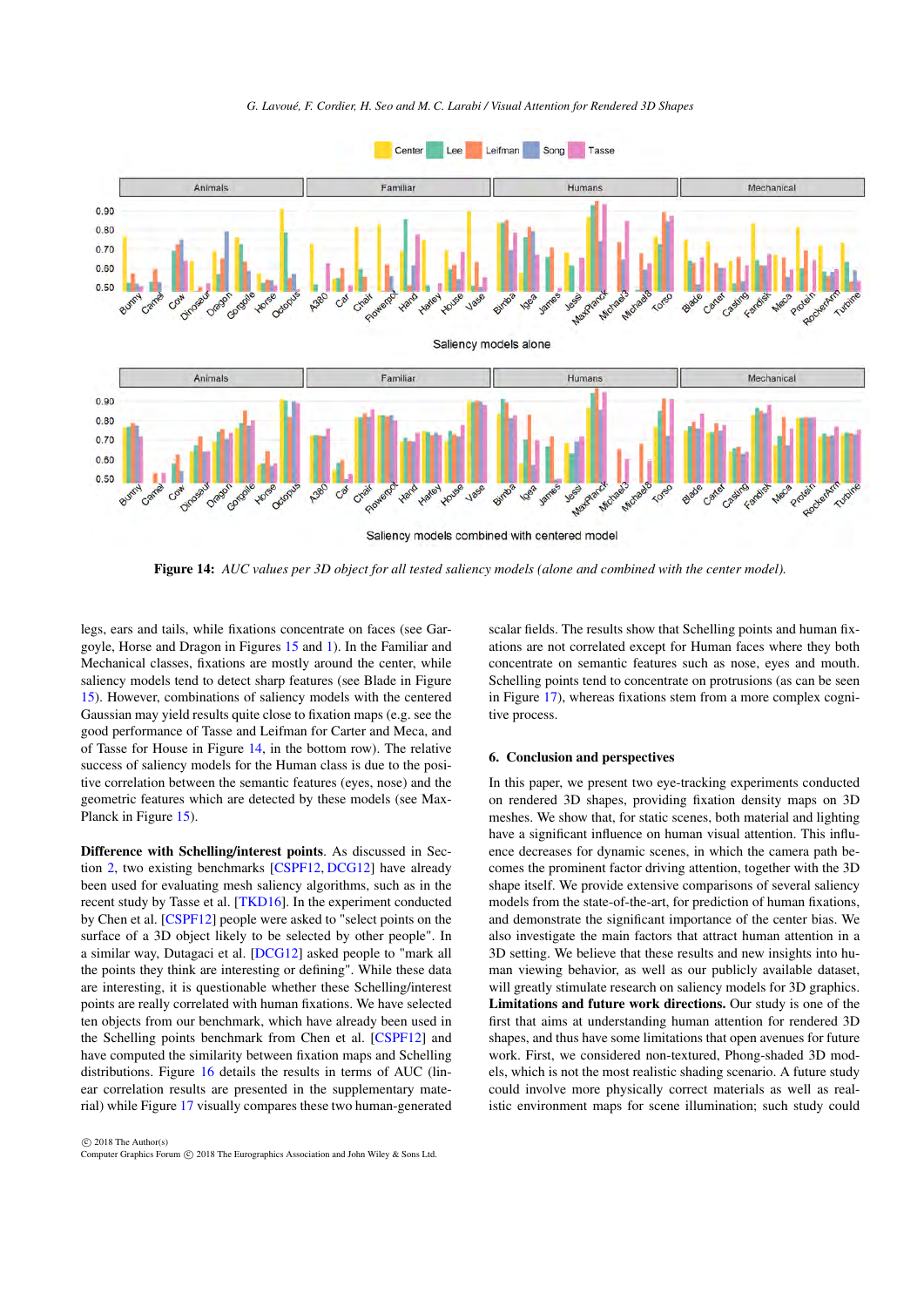*G. Lavoué, F. Cordier, H. Seo and M. C. Larabi / Visual Attention for Rendered 3D Shapes*

<span id="page-11-3"></span>

<span id="page-11-0"></span>Figure 15: *Rendering (with 2D heat maps), fixation maps and tested saliency models for several 3D objects. From top to bottom: Gargoyle, Max-Planck, Blade and Horse*



<span id="page-11-1"></span>Figure 16: *AUC values between human fixations and Schelling distributions [\[CSPF12\]](#page-12-12).*

allow to confirm and enrich recent results on material perception (e.g., [\[KFB10\]](#page-12-34)) that suggest a strong interplay between geometry, material and illumination in the perception of 3D shape. Second, we chose a free-watching scenario without any specific task assigned to the observers. While this protocol is valid and widely used for producing fixation maps in computer vision, it produced a strong center bias in our experiment (especially in the dynamic setting). It could be of interest to conduct an experiment where different tasks are given to observers (e.g., describe the object to



<span id="page-11-2"></span>Figure 17: *Visual comparison between human fixations and Schelling distributions [\[CSPF12\]](#page-12-12). Schelling distributions tend to concentrate on protrusions.*

another person) to evaluate their influence. Third, we did not evaluate the performance of image-based saliency algorithms [\[BTSI13\]](#page-12-8) in predicting our 3D saliency maps. Their evaluation could lead to interesting and surprising results.

Note that several works have been carried out related to highlevel, task-oriented gaze prediction in the context of video games [\[BSW10,](#page-12-19)[KDCM14,](#page-12-20)[KDCM16\]](#page-12-21). Most of these studies are based on high-level semantic properties and tend to ignore the appearance or shape of 3D objects in the scene. In our opinion, a good saliency